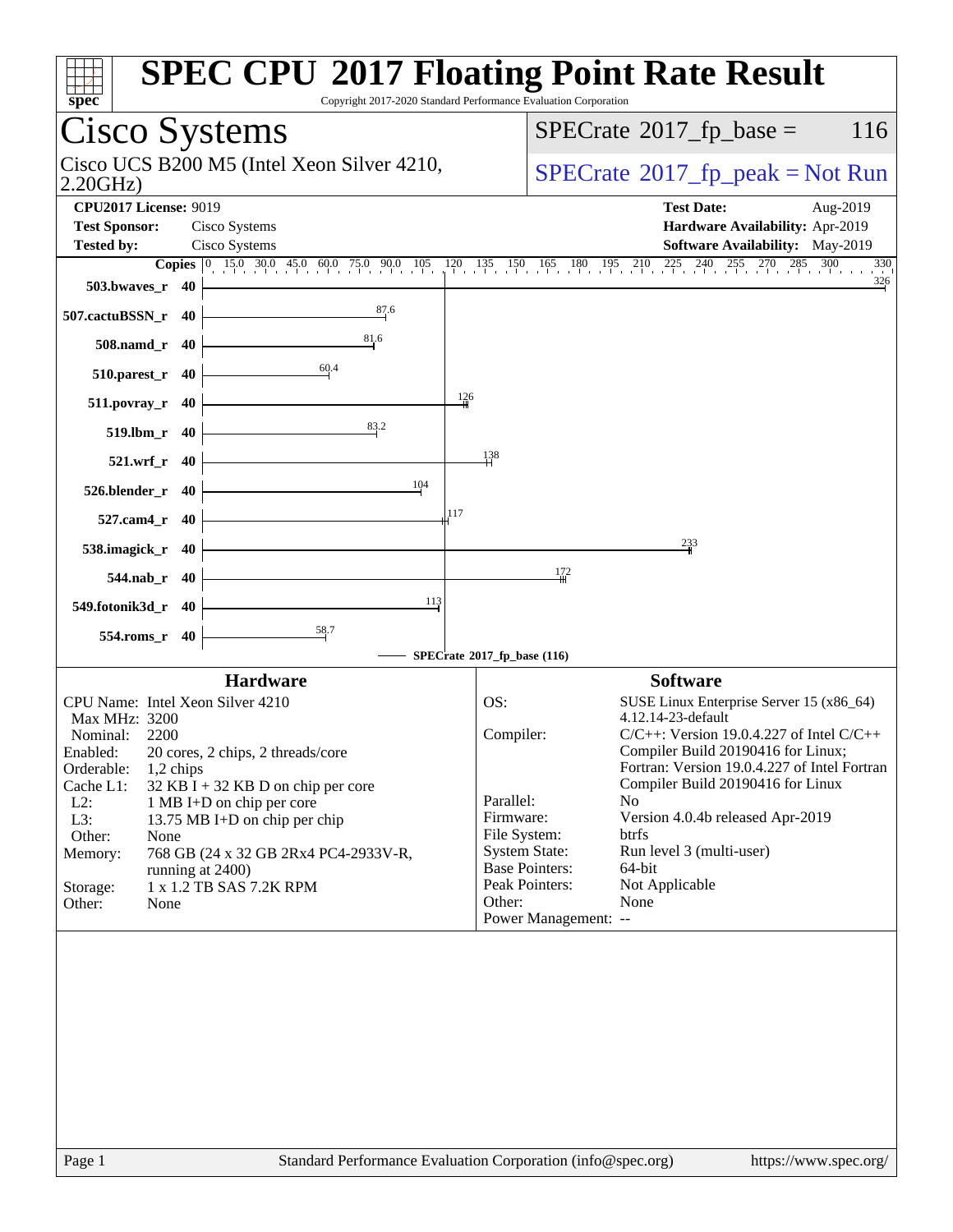

Copyright 2017-2020 Standard Performance Evaluation Corporation

### Cisco Systems

2.20GHz) Cisco UCS B200 M5 (Intel Xeon Silver 4210,  $\begin{array}{c|c} | \text{SPECrate} \textdegree 2017\_fp\_peak = Not Run \\ \hline \end{array}$  $\begin{array}{c|c} | \text{SPECrate} \textdegree 2017\_fp\_peak = Not Run \\ \hline \end{array}$  $\begin{array}{c|c} | \text{SPECrate} \textdegree 2017\_fp\_peak = Not Run \\ \hline \end{array}$ 

 $SPECTate$ <sup>®</sup>[2017\\_fp\\_base =](http://www.spec.org/auto/cpu2017/Docs/result-fields.html#SPECrate2017fpbase) 116

**[CPU2017 License:](http://www.spec.org/auto/cpu2017/Docs/result-fields.html#CPU2017License)** 9019 **[Test Date:](http://www.spec.org/auto/cpu2017/Docs/result-fields.html#TestDate)** Aug-2019 **[Test Sponsor:](http://www.spec.org/auto/cpu2017/Docs/result-fields.html#TestSponsor)** Cisco Systems **[Hardware Availability:](http://www.spec.org/auto/cpu2017/Docs/result-fields.html#HardwareAvailability)** Apr-2019 **[Tested by:](http://www.spec.org/auto/cpu2017/Docs/result-fields.html#Testedby)** Cisco Systems **[Software Availability:](http://www.spec.org/auto/cpu2017/Docs/result-fields.html#SoftwareAvailability)** May-2019

#### **[Results Table](http://www.spec.org/auto/cpu2017/Docs/result-fields.html#ResultsTable)**

|                                          | <b>Base</b>   |                |                |                |            |                |            |               | <b>Peak</b>    |              |                |              |                |              |
|------------------------------------------|---------------|----------------|----------------|----------------|------------|----------------|------------|---------------|----------------|--------------|----------------|--------------|----------------|--------------|
| <b>Benchmark</b>                         | <b>Copies</b> | <b>Seconds</b> | Ratio          | <b>Seconds</b> | Ratio      | <b>Seconds</b> | Ratio      | <b>Copies</b> | <b>Seconds</b> | <b>Ratio</b> | <b>Seconds</b> | <b>Ratio</b> | <b>Seconds</b> | <b>Ratio</b> |
| 503.bwayes_r                             | 40            | 1230           | 326            | 1229           | 326        | 1230           | 326        |               |                |              |                |              |                |              |
| 507.cactuBSSN r                          | 40            | 578            | 87.6           | 579            | 87.5       | 578            | 87.6       |               |                |              |                |              |                |              |
| $508$ .namd $r$                          | 40            | 466            | 81.6           | 466            | 81.5       | 465            | 81.8       |               |                |              |                |              |                |              |
| 510.parest_r                             | 40            | 1733           | 60.4           | 1729           | 60.5       | 1740           | 60.1       |               |                |              |                |              |                |              |
| 511.povray_r                             | 40            | 738            | 127            | 743            | 126        | 748            | 125        |               |                |              |                |              |                |              |
| 519.lbm r                                | 40            | 507            | 83.2           | 507            | 83.2       | 506            | 83.3       |               |                |              |                |              |                |              |
| $521.wrf$ r                              | 40            | 649            | 138            | 650            | 138        | 660            | 136        |               |                |              |                |              |                |              |
| 526.blender r                            | 40            | 585            | 104            | 584            | 104        | 585            | <u>104</u> |               |                |              |                |              |                |              |
| $527$ .cam $4r$                          | 40            | 611            | 114            | 596            | <b>117</b> | 596            | 117        |               |                |              |                |              |                |              |
| 538.imagick_r                            | 40            | 428            | 232            | 426            | 234        | 427            | 233        |               |                |              |                |              |                |              |
| $544$ .nab r                             | 40            | 388            | 173            | 391            | <u>172</u> | 393            | 171        |               |                |              |                |              |                |              |
| 549.fotonik3d r                          | 40            | 1382           | <u>113</u>     | 1383           | 113        | 1380           | 113        |               |                |              |                |              |                |              |
| $554$ .roms_r                            | 40            | 1082           | 58.8           | 1082           | 58.7       | 1084           | 58.6       |               |                |              |                |              |                |              |
| $SPECrate^{\circ}2017$ _fp_base =<br>116 |               |                |                |                |            |                |            |               |                |              |                |              |                |              |
| $SPECrate^{\circ}2017$ _fp_peak =        |               |                | <b>Not Run</b> |                |            |                |            |               |                |              |                |              |                |              |

Results appear in the [order in which they were run.](http://www.spec.org/auto/cpu2017/Docs/result-fields.html#RunOrder) Bold underlined text [indicates a median measurement.](http://www.spec.org/auto/cpu2017/Docs/result-fields.html#Median)

#### **[Submit Notes](http://www.spec.org/auto/cpu2017/Docs/result-fields.html#SubmitNotes)**

 The numactl mechanism was used to bind copies to processors. The config file option 'submit' was used to generate numactl commands to bind each copy to a specific processor. For details, please see the config file.

### **[Operating System Notes](http://www.spec.org/auto/cpu2017/Docs/result-fields.html#OperatingSystemNotes)**

Stack size set to unlimited using "ulimit -s unlimited"

### **[General Notes](http://www.spec.org/auto/cpu2017/Docs/result-fields.html#GeneralNotes)**

Environment variables set by runcpu before the start of the run: LD\_LIBRARY\_PATH = "/home/cpu2017/lib/intel64:/home/cpu2017/lib/ia32:/home/cpu2017/je5.0.1-32"

 Binaries compiled on a system with 1x Intel Core i9-7900X CPU + 32GB RAM memory using Redhat Enterprise Linux 7.5 Transparent Huge Pages enabled by default Prior to runcpu invocation Filesystem page cache synced and cleared with: sync; echo 3> /proc/sys/vm/drop\_caches runcpu command invoked through numactl i.e.: numactl --interleave=all runcpu <etc> NA: The test sponsor attests, as of date of publication, that CVE-2017-5754 (Meltdown) is mitigated in the system as tested and documented.

**(Continued on next page)**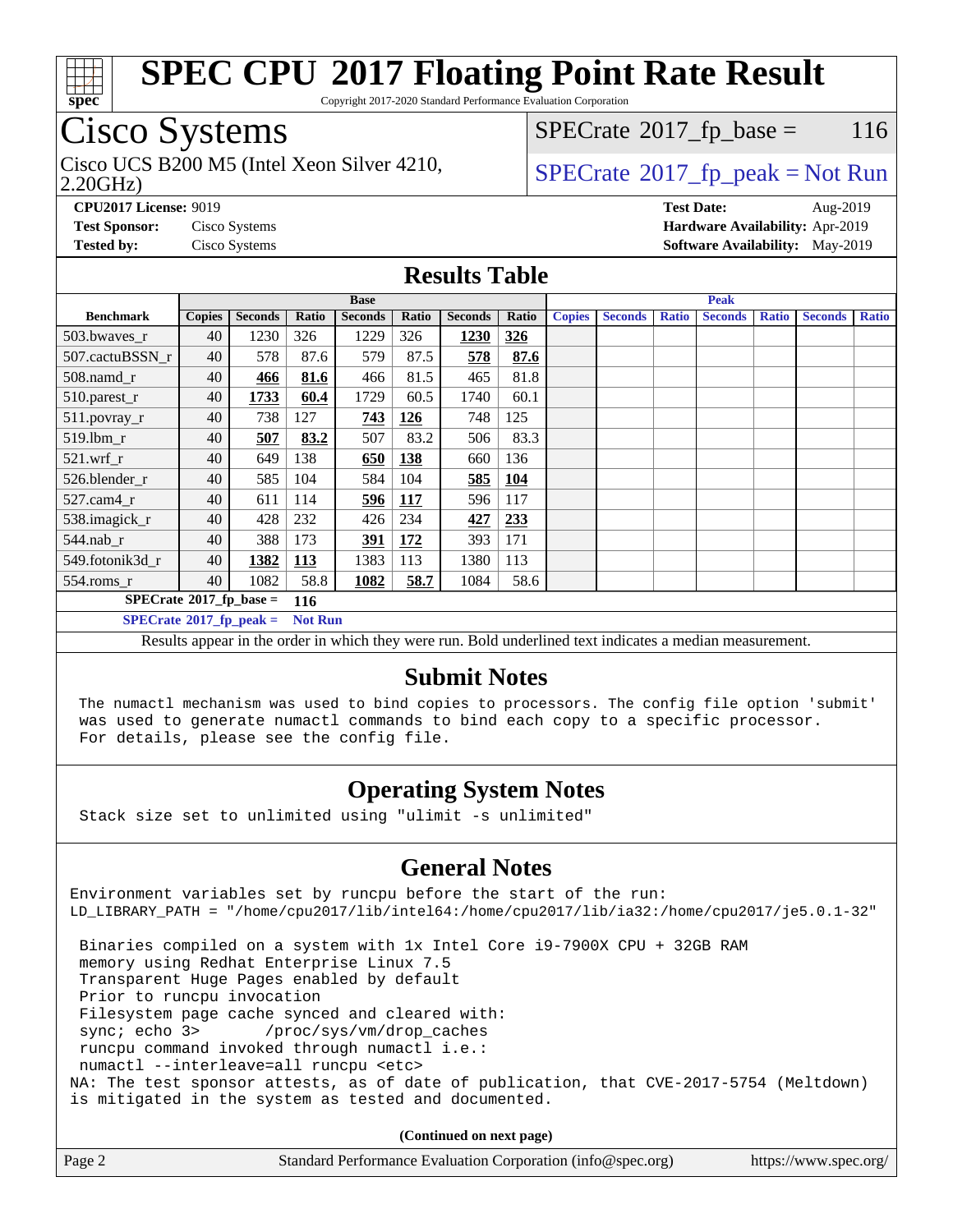

Copyright 2017-2020 Standard Performance Evaluation Corporation

### Cisco Systems

2.20GHz) Cisco UCS B200 M5 (Intel Xeon Silver 4210,  $\vert$  [SPECrate](http://www.spec.org/auto/cpu2017/Docs/result-fields.html#SPECrate2017fppeak) 2017 fp peak = Not Run

 $SPECTate$ <sup>®</sup>[2017\\_fp\\_base =](http://www.spec.org/auto/cpu2017/Docs/result-fields.html#SPECrate2017fpbase) 116

**[CPU2017 License:](http://www.spec.org/auto/cpu2017/Docs/result-fields.html#CPU2017License)** 9019 **[Test Date:](http://www.spec.org/auto/cpu2017/Docs/result-fields.html#TestDate)** Aug-2019 **[Test Sponsor:](http://www.spec.org/auto/cpu2017/Docs/result-fields.html#TestSponsor)** Cisco Systems **[Hardware Availability:](http://www.spec.org/auto/cpu2017/Docs/result-fields.html#HardwareAvailability)** Apr-2019 **[Tested by:](http://www.spec.org/auto/cpu2017/Docs/result-fields.html#Testedby)** Cisco Systems **[Software Availability:](http://www.spec.org/auto/cpu2017/Docs/result-fields.html#SoftwareAvailability)** May-2019

#### **[General Notes \(Continued\)](http://www.spec.org/auto/cpu2017/Docs/result-fields.html#GeneralNotes)**

Yes: The test sponsor attests, as of date of publication, that CVE-2017-5753 (Spectre variant 1) is mitigated in the system as tested and documented. Yes: The test sponsor attests, as of date of publication, that CVE-2017-5715 (Spectre variant 2) is mitigated in the system as tested and documented.

#### **[Platform Notes](http://www.spec.org/auto/cpu2017/Docs/result-fields.html#PlatformNotes)**

Page 3 Standard Performance Evaluation Corporation [\(info@spec.org\)](mailto:info@spec.org) <https://www.spec.org/> BIOS Settings: Intel HyperThreading Technology set to Enabled CPU performance set to Enterprise Power Performance Tuning set to OS Controls SNC set to Enabled IMC Interleaving set to 1-way Interleave Patrol Scrub set to Disabled Sysinfo program /home/cpu2017/bin/sysinfo Rev: r5797 of 2017-06-14 96c45e4568ad54c135fd618bcc091c0f running on linux-5vrl Mon Aug 26 08:28:19 2019 SUT (System Under Test) info as seen by some common utilities. For more information on this section, see <https://www.spec.org/cpu2017/Docs/config.html#sysinfo> From /proc/cpuinfo model name : Intel(R) Xeon(R) Silver 4210 CPU @ 2.20GHz 2 "physical id"s (chips) 40 "processors" cores, siblings (Caution: counting these is hw and system dependent. The following excerpts from /proc/cpuinfo might not be reliable. Use with caution.) cpu cores : 10 siblings : 20 physical 0: cores 0 1 2 3 4 8 9 10 11 12 physical 1: cores 0 1 2 3 4 8 9 10 11 12 From lscpu: Architecture: x86\_64 CPU op-mode(s): 32-bit, 64-bit Byte Order: Little Endian  $CPU(s):$  40 On-line CPU(s) list: 0-39 Thread(s) per core: 2 Core(s) per socket: 10 Socket(s): 2 NUMA node(s): 2 Vendor ID: GenuineIntel CPU family: 6 Model: 85 **(Continued on next page)**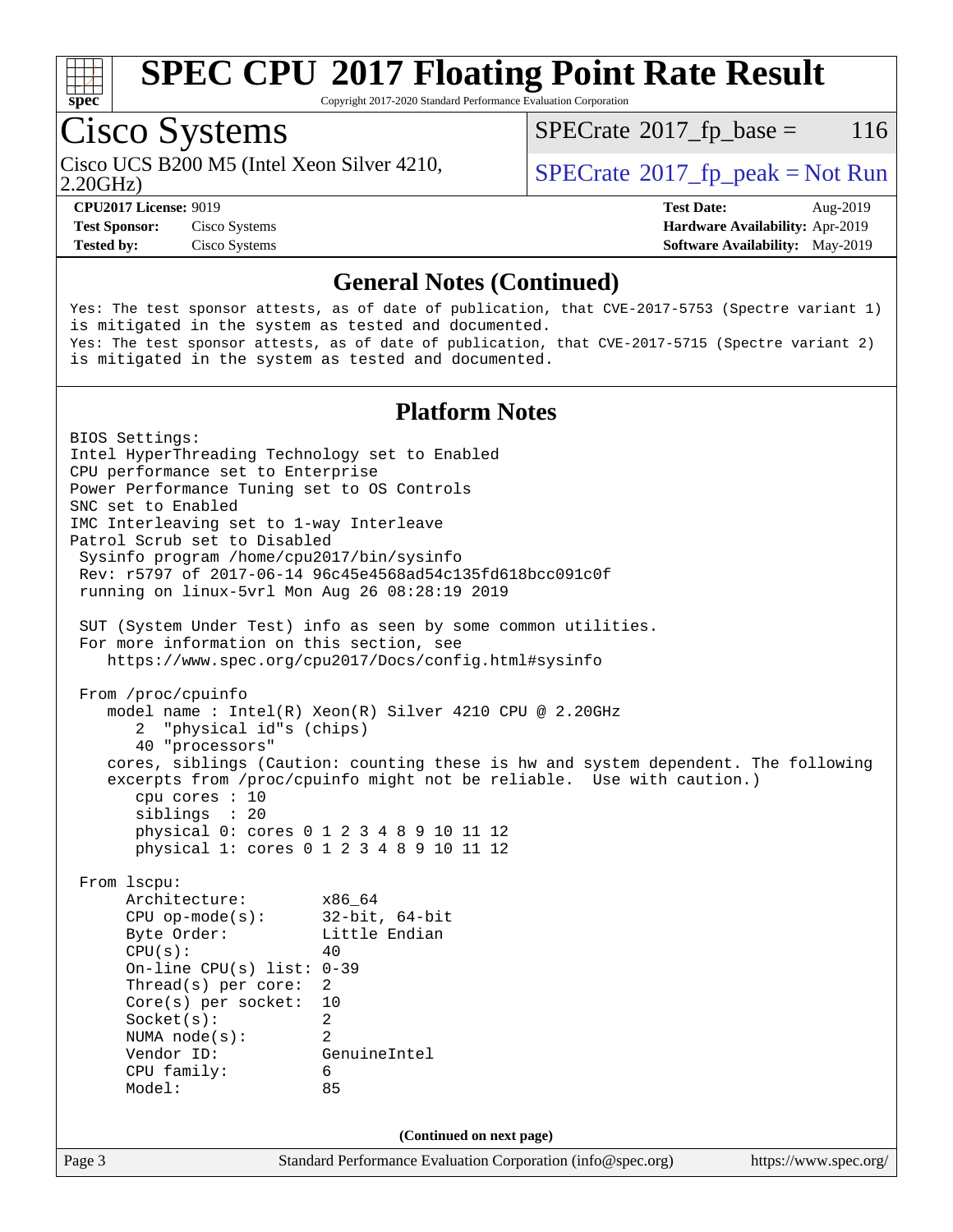

Copyright 2017-2020 Standard Performance Evaluation Corporation

Cisco Systems Cisco UCS B200 M5 (Intel Xeon Silver 4210,<br>2.20GHz)

 $SPECTate$ <sup>®</sup>[2017\\_fp\\_base =](http://www.spec.org/auto/cpu2017/Docs/result-fields.html#SPECrate2017fpbase) 116

 $SPECTate$ <sup>®</sup>[2017\\_fp\\_peak = N](http://www.spec.org/auto/cpu2017/Docs/result-fields.html#SPECrate2017fppeak)ot Run

**[CPU2017 License:](http://www.spec.org/auto/cpu2017/Docs/result-fields.html#CPU2017License)** 9019 **[Test Date:](http://www.spec.org/auto/cpu2017/Docs/result-fields.html#TestDate)** Aug-2019 **[Test Sponsor:](http://www.spec.org/auto/cpu2017/Docs/result-fields.html#TestSponsor)** Cisco Systems **[Hardware Availability:](http://www.spec.org/auto/cpu2017/Docs/result-fields.html#HardwareAvailability)** Apr-2019 **[Tested by:](http://www.spec.org/auto/cpu2017/Docs/result-fields.html#Testedby)** Cisco Systems **[Software Availability:](http://www.spec.org/auto/cpu2017/Docs/result-fields.html#SoftwareAvailability)** May-2019

#### **[Platform Notes \(Continued\)](http://www.spec.org/auto/cpu2017/Docs/result-fields.html#PlatformNotes)**

Model name: Intel(R) Xeon(R) Silver 4210 CPU @ 2.20GHz Stepping: 6<br>
CPU MHz: 2200.000 CPU MHz: 2200.000 CPU max MHz: 3200.0000 CPU min MHz: 1000.0000 BogoMIPS: 4400.00 Virtualization: VT-x L1d cache: 32K L1i cache: 32K L2 cache: 1024K L3 cache: 14080K NUMA node0 CPU(s): 0-9,20-29 NUMA node1 CPU(s): 10-19,30-39 Flags: fpu vme de pse tsc msr pae mce cx8 apic sep mtrr pge mca cmov pat pse36 clflush dts acpi mmx fxsr sse sse2 ss ht tm pbe syscall nx pdpe1gb rdtscp lm constant\_tsc art arch\_perfmon pebs bts rep\_good nopl xtopology nonstop\_tsc cpuid aperfmperf tsc\_known\_freq pni pclmulqdq dtes64 monitor ds\_cpl vmx smx est tm2 ssse3 sdbg fma cx16 xtpr pdcm pcid dca sse4\_1 sse4\_2 x2apic movbe popcnt tsc\_deadline\_timer aes xsave avx f16c rdrand lahf\_lm abm 3dnowprefetch cpuid\_fault epb cat\_l3 cdp\_l3 invpcid\_single intel\_ppin mba tpr\_shadow vnmi flexpriority ept vpid fsgsbase tsc\_adjust bmi1 hle avx2 smep bmi2 erms invpcid rtm cqm mpx rdt\_a avx512f avx512dq rdseed adx smap clflushopt clwb intel\_pt avx512cd avx512bw avx512vl xsaveopt xsavec xgetbv1 xsaves cqm\_llc cqm\_occup\_llc cqm\_mbm\_total cqm\_mbm\_local ibpb ibrs stibp dtherm ida arat pln pts hwp hwp\_act\_window hwp\_epp hwp\_pkg\_req pku ospke avx512\_vnni arch\_capabilities ssbd /proc/cpuinfo cache data cache size : 14080 KB From numactl --hardware WARNING: a numactl 'node' might or might not correspond to a physical chip. available: 2 nodes (0-1) node 0 cpus: 0 1 2 3 4 5 6 7 8 9 20 21 22 23 24 25 26 27 28 29 node 0 size: 385587 MB node 0 free: 385056 MB node 1 cpus: 10 11 12 13 14 15 16 17 18 19 30 31 32 33 34 35 36 37 38 39 node 1 size: 387044 MB node 1 free: 386637 MB node distances: node 0 1 0: 10 21 1: 21 10 From /proc/meminfo MemTotal: 791175696 kB HugePages\_Total: 0 Hugepagesize: 2048 kB **(Continued on next page)**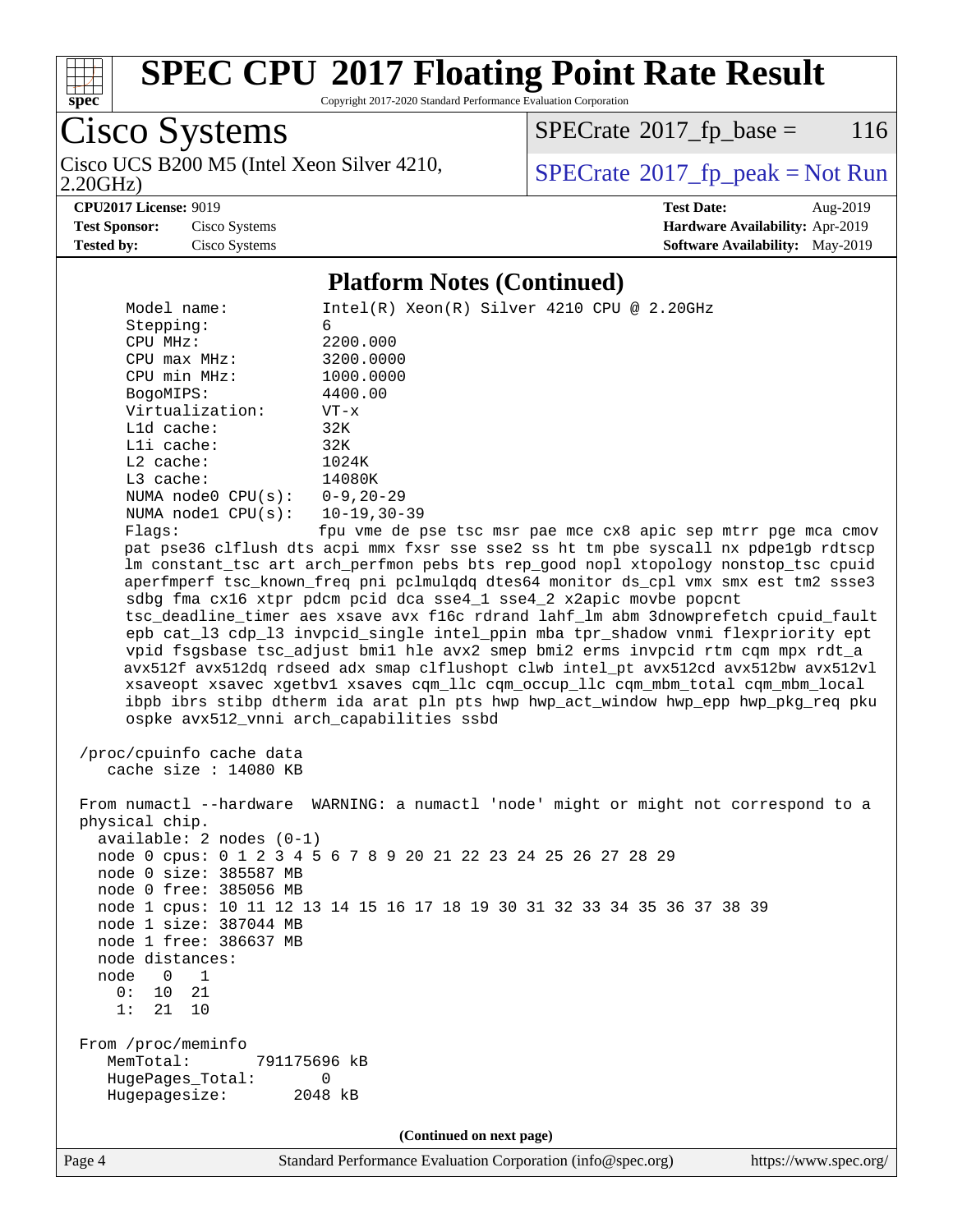

Copyright 2017-2020 Standard Performance Evaluation Corporation

### Cisco Systems

2.20GHz) Cisco UCS B200 M5 (Intel Xeon Silver 4210,  $\vert$  [SPECrate](http://www.spec.org/auto/cpu2017/Docs/result-fields.html#SPECrate2017fppeak) 2017 fp peak = Not Run

 $SPECTate$ <sup>®</sup>[2017\\_fp\\_base =](http://www.spec.org/auto/cpu2017/Docs/result-fields.html#SPECrate2017fpbase) 116

**[CPU2017 License:](http://www.spec.org/auto/cpu2017/Docs/result-fields.html#CPU2017License)** 9019 **[Test Date:](http://www.spec.org/auto/cpu2017/Docs/result-fields.html#TestDate)** Aug-2019 **[Test Sponsor:](http://www.spec.org/auto/cpu2017/Docs/result-fields.html#TestSponsor)** Cisco Systems **[Hardware Availability:](http://www.spec.org/auto/cpu2017/Docs/result-fields.html#HardwareAvailability)** Apr-2019 **[Tested by:](http://www.spec.org/auto/cpu2017/Docs/result-fields.html#Testedby)** Cisco Systems **[Software Availability:](http://www.spec.org/auto/cpu2017/Docs/result-fields.html#SoftwareAvailability)** May-2019

#### **[Platform Notes \(Continued\)](http://www.spec.org/auto/cpu2017/Docs/result-fields.html#PlatformNotes)**

 From /etc/\*release\* /etc/\*version\* os-release: NAME="SLES" VERSION="15" VERSION\_ID="15" PRETTY\_NAME="SUSE Linux Enterprise Server 15" ID="sles" ID\_LIKE="suse" ANSI\_COLOR="0;32" CPE\_NAME="cpe:/o:suse:sles:15" uname -a: Linux linux-5vrl 4.12.14-23-default #1 SMP Tue May 29 21:04:44 UTC 2018 (cd0437b) x86\_64 x86\_64 x86\_64 GNU/Linux run-level 3 Aug 26 06:26 SPEC is set to: /home/cpu2017 Filesystem Type Size Used Avail Use% Mounted on /dev/sdb1 btrfs 224G 15G 208G 7% /home Additional information from dmidecode follows. WARNING: Use caution when you interpret this section. The 'dmidecode' program reads system data which is "intended to allow hardware to be accurately determined", but the intent may not be met, as there are frequent changes to hardware, firmware, and the "DMTF SMBIOS" standard. BIOS Cisco Systems, Inc. B200M5.4.0.4b.0.0407191258 04/07/2019 Memory: 24x 0xCE00 M393A4K40CB2-CVF 32 GB 2 rank 2933, configured at 2400 (End of data from sysinfo program) **[Compiler Version Notes](http://www.spec.org/auto/cpu2017/Docs/result-fields.html#CompilerVersionNotes)** ============================================================================== C  $\vert$  519.1bm\_r(base) 538.imagick\_r(base) 544.nab r(base) ------------------------------------------------------------------------------ Intel(R) C Intel(R) 64 Compiler for applications running on Intel(R)  $64$ , Version 19.0.4.227 Build 20190416 Copyright (C) 1985-2019 Intel Corporation. All rights reserved. ------------------------------------------------------------------------------ ==============================================================================  $C++$  | 508.namd\_r(base) 510.parest\_r(base) ------------------------------------------------------------------------------ Intel(R)  $C++$  Intel(R) 64 Compiler for applications running on Intel(R) 64,

**(Continued on next page)**

| U<br>'age |  |
|-----------|--|
|-----------|--|

Page 5 Standard Performance Evaluation Corporation [\(info@spec.org\)](mailto:info@spec.org) <https://www.spec.org/>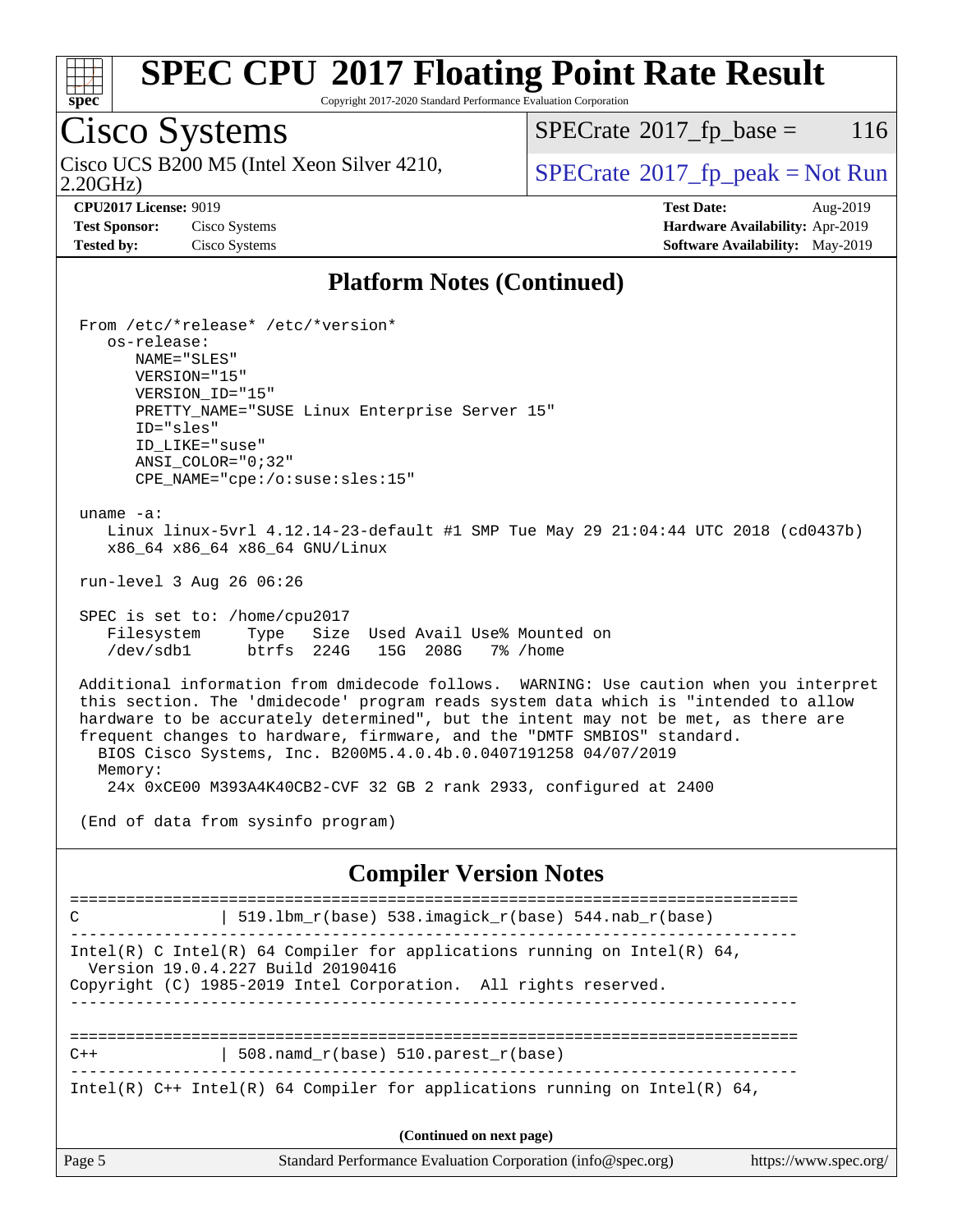

Copyright 2017-2020 Standard Performance Evaluation Corporation

# Cisco Systems

2.20GHz) Cisco UCS B200 M5 (Intel Xeon Silver 4210,  $\boxed{\text{SPECrate}^{\circ}2017\_fp\_peak = Not Run}$  $\boxed{\text{SPECrate}^{\circ}2017\_fp\_peak = Not Run}$  $\boxed{\text{SPECrate}^{\circ}2017\_fp\_peak = Not Run}$ 

 $SPECTate@2017_fp\_base = 116$ 

**[CPU2017 License:](http://www.spec.org/auto/cpu2017/Docs/result-fields.html#CPU2017License)** 9019 **[Test Date:](http://www.spec.org/auto/cpu2017/Docs/result-fields.html#TestDate)** Aug-2019 **[Test Sponsor:](http://www.spec.org/auto/cpu2017/Docs/result-fields.html#TestSponsor)** Cisco Systems **[Hardware Availability:](http://www.spec.org/auto/cpu2017/Docs/result-fields.html#HardwareAvailability)** Apr-2019 **[Tested by:](http://www.spec.org/auto/cpu2017/Docs/result-fields.html#Testedby)** Cisco Systems **[Software Availability:](http://www.spec.org/auto/cpu2017/Docs/result-fields.html#SoftwareAvailability)** May-2019

#### **[Compiler Version Notes \(Continued\)](http://www.spec.org/auto/cpu2017/Docs/result-fields.html#CompilerVersionNotes)**

| Version 19.0.4.227 Build 20190416<br>Copyright (C) 1985-2019 Intel Corporation. All rights reserved.                                                                                                                                                                                                                                                                                                                                                                                                                                                                 |
|----------------------------------------------------------------------------------------------------------------------------------------------------------------------------------------------------------------------------------------------------------------------------------------------------------------------------------------------------------------------------------------------------------------------------------------------------------------------------------------------------------------------------------------------------------------------|
| $C++$ , C $\qquad \qquad$ 511.povray_r(base) 526.blender_r(base)                                                                                                                                                                                                                                                                                                                                                                                                                                                                                                     |
| Intel(R) C++ Intel(R) 64 Compiler for applications running on Intel(R) 64,<br>Version 19.0.4.227 Build 20190416<br>Copyright (C) 1985-2019 Intel Corporation. All rights reserved.<br>Intel(R) C Intel(R) 64 Compiler for applications running on Intel(R) 64,<br>Version 19.0.4.227 Build 20190416<br>Copyright (C) 1985-2019 Intel Corporation. All rights reserved.<br>. _ _ _ _ _ _ _ _ _ _ _ _ _ _ _ _ _                                                                                                                                                        |
| $C++$ , C, Fortran   507.cactuBSSN_r(base)                                                                                                                                                                                                                                                                                                                                                                                                                                                                                                                           |
| Intel(R) $C++$ Intel(R) 64 Compiler for applications running on Intel(R) 64,<br>Version 19.0.4.227 Build 20190416<br>Copyright (C) 1985-2019 Intel Corporation. All rights reserved.<br>Intel(R) C Intel(R) 64 Compiler for applications running on Intel(R) 64,<br>Version 19.0.4.227 Build 20190416<br>Copyright (C) 1985-2019 Intel Corporation. All rights reserved.<br>$Intel(R)$ Fortran Intel(R) 64 Compiler for applications running on Intel(R)<br>64, Version 19.0.4.227 Build 20190416<br>Copyright (C) 1985-2019 Intel Corporation. All rights reserved. |
| 503.bwaves_r(base)                             549.fotonik3d_r(base)                            554.roms_r(base)<br>Fortran                                                                                                                                                                                                                                                                                                                                                                                                                                          |
| Intel(R) Fortran Intel(R) 64 Compiler for applications running on Intel(R)<br>64, Version 19.0.4.227 Build 20190416<br>Copyright (C) 1985-2019 Intel Corporation. All rights reserved.                                                                                                                                                                                                                                                                                                                                                                               |
| Fortran, $C$   521.wrf_r(base) 527.cam4_r(base)                                                                                                                                                                                                                                                                                                                                                                                                                                                                                                                      |
| $Intel(R)$ Fortran Intel(R) 64 Compiler for applications running on Intel(R)<br>64, Version 19.0.4.227 Build 20190416<br>Copyright (C) 1985-2019 Intel Corporation. All rights reserved.<br>Intel(R) C Intel(R) 64 Compiler for applications running on Intel(R) 64,<br>Version 19.0.4.227 Build 20190416<br>Copyright (C) 1985-2019 Intel Corporation. All rights reserved.                                                                                                                                                                                         |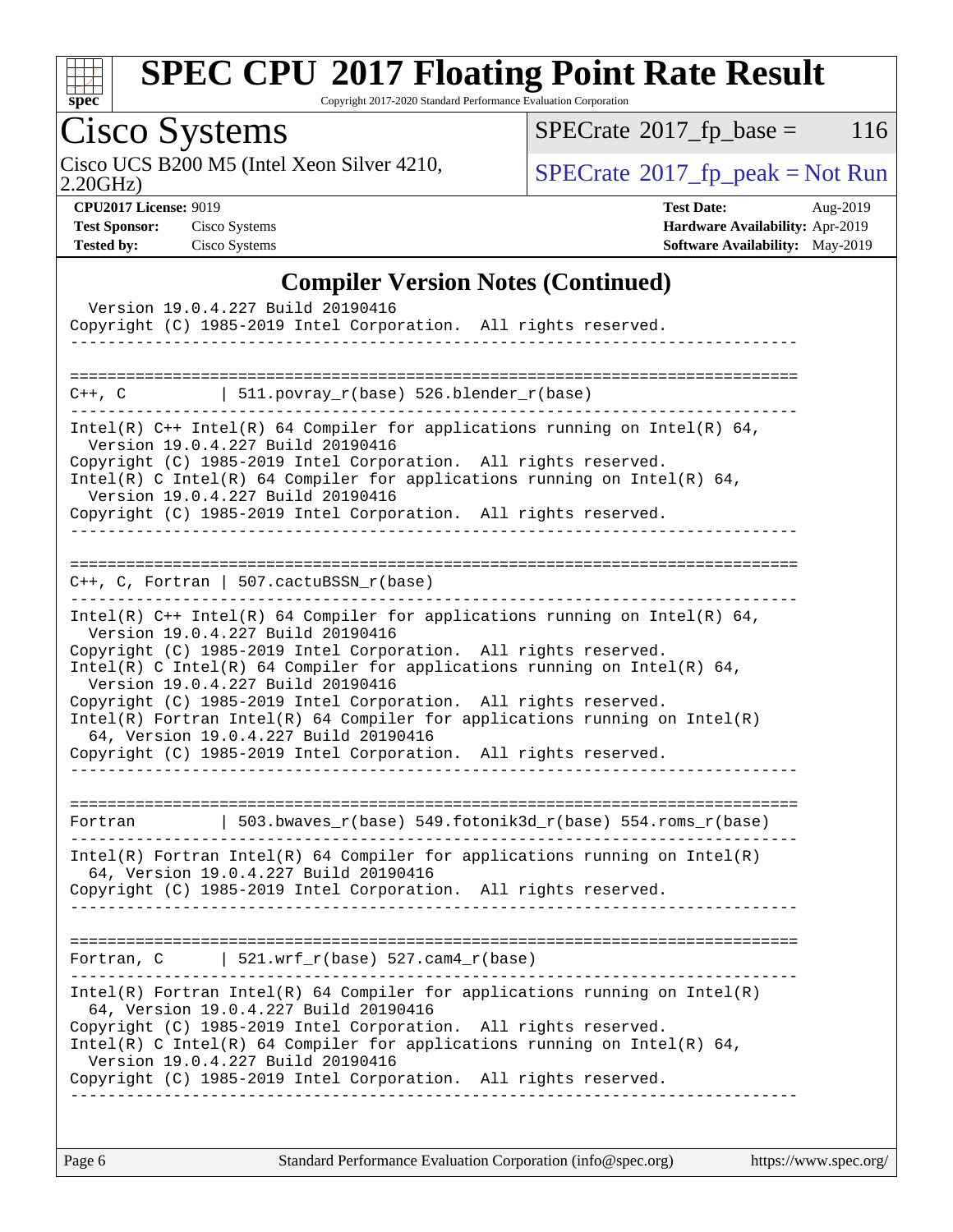

Copyright 2017-2020 Standard Performance Evaluation Corporation

### Cisco Systems

2.20GHz) Cisco UCS B200 M5 (Intel Xeon Silver 4210,  $\begin{array}{c|c} | \text{SPECrate} \textdegree 2017\_fp\_peak = Not Run \\ \hline \end{array}$  $\begin{array}{c|c} | \text{SPECrate} \textdegree 2017\_fp\_peak = Not Run \\ \hline \end{array}$  $\begin{array}{c|c} | \text{SPECrate} \textdegree 2017\_fp\_peak = Not Run \\ \hline \end{array}$ 

 $SPECTate@2017<sub>fp</sub> base = 116$ 

**[CPU2017 License:](http://www.spec.org/auto/cpu2017/Docs/result-fields.html#CPU2017License)** 9019 **[Test Date:](http://www.spec.org/auto/cpu2017/Docs/result-fields.html#TestDate)** Aug-2019 **[Test Sponsor:](http://www.spec.org/auto/cpu2017/Docs/result-fields.html#TestSponsor)** Cisco Systems **[Hardware Availability:](http://www.spec.org/auto/cpu2017/Docs/result-fields.html#HardwareAvailability)** Apr-2019 **[Tested by:](http://www.spec.org/auto/cpu2017/Docs/result-fields.html#Testedby)** Cisco Systems **[Software Availability:](http://www.spec.org/auto/cpu2017/Docs/result-fields.html#SoftwareAvailability)** May-2019

### **[Base Compiler Invocation](http://www.spec.org/auto/cpu2017/Docs/result-fields.html#BaseCompilerInvocation)**

[C benchmarks](http://www.spec.org/auto/cpu2017/Docs/result-fields.html#Cbenchmarks): [icc -m64 -std=c11](http://www.spec.org/cpu2017/results/res2019q3/cpu2017-20190903-17704.flags.html#user_CCbase_intel_icc_64bit_c11_33ee0cdaae7deeeab2a9725423ba97205ce30f63b9926c2519791662299b76a0318f32ddfffdc46587804de3178b4f9328c46fa7c2b0cd779d7a61945c91cd35)

[C++ benchmarks](http://www.spec.org/auto/cpu2017/Docs/result-fields.html#CXXbenchmarks): [icpc -m64](http://www.spec.org/cpu2017/results/res2019q3/cpu2017-20190903-17704.flags.html#user_CXXbase_intel_icpc_64bit_4ecb2543ae3f1412ef961e0650ca070fec7b7afdcd6ed48761b84423119d1bf6bdf5cad15b44d48e7256388bc77273b966e5eb805aefd121eb22e9299b2ec9d9)

[Fortran benchmarks:](http://www.spec.org/auto/cpu2017/Docs/result-fields.html#Fortranbenchmarks) [ifort -m64](http://www.spec.org/cpu2017/results/res2019q3/cpu2017-20190903-17704.flags.html#user_FCbase_intel_ifort_64bit_24f2bb282fbaeffd6157abe4f878425411749daecae9a33200eee2bee2fe76f3b89351d69a8130dd5949958ce389cf37ff59a95e7a40d588e8d3a57e0c3fd751)

[Benchmarks using both Fortran and C](http://www.spec.org/auto/cpu2017/Docs/result-fields.html#BenchmarksusingbothFortranandC): [ifort -m64](http://www.spec.org/cpu2017/results/res2019q3/cpu2017-20190903-17704.flags.html#user_CC_FCbase_intel_ifort_64bit_24f2bb282fbaeffd6157abe4f878425411749daecae9a33200eee2bee2fe76f3b89351d69a8130dd5949958ce389cf37ff59a95e7a40d588e8d3a57e0c3fd751) [icc -m64 -std=c11](http://www.spec.org/cpu2017/results/res2019q3/cpu2017-20190903-17704.flags.html#user_CC_FCbase_intel_icc_64bit_c11_33ee0cdaae7deeeab2a9725423ba97205ce30f63b9926c2519791662299b76a0318f32ddfffdc46587804de3178b4f9328c46fa7c2b0cd779d7a61945c91cd35)

[Benchmarks using both C and C++:](http://www.spec.org/auto/cpu2017/Docs/result-fields.html#BenchmarksusingbothCandCXX) [icpc -m64](http://www.spec.org/cpu2017/results/res2019q3/cpu2017-20190903-17704.flags.html#user_CC_CXXbase_intel_icpc_64bit_4ecb2543ae3f1412ef961e0650ca070fec7b7afdcd6ed48761b84423119d1bf6bdf5cad15b44d48e7256388bc77273b966e5eb805aefd121eb22e9299b2ec9d9) [icc -m64 -std=c11](http://www.spec.org/cpu2017/results/res2019q3/cpu2017-20190903-17704.flags.html#user_CC_CXXbase_intel_icc_64bit_c11_33ee0cdaae7deeeab2a9725423ba97205ce30f63b9926c2519791662299b76a0318f32ddfffdc46587804de3178b4f9328c46fa7c2b0cd779d7a61945c91cd35)

[Benchmarks using Fortran, C, and C++](http://www.spec.org/auto/cpu2017/Docs/result-fields.html#BenchmarksusingFortranCandCXX): [icpc -m64](http://www.spec.org/cpu2017/results/res2019q3/cpu2017-20190903-17704.flags.html#user_CC_CXX_FCbase_intel_icpc_64bit_4ecb2543ae3f1412ef961e0650ca070fec7b7afdcd6ed48761b84423119d1bf6bdf5cad15b44d48e7256388bc77273b966e5eb805aefd121eb22e9299b2ec9d9) [icc -m64 -std=c11](http://www.spec.org/cpu2017/results/res2019q3/cpu2017-20190903-17704.flags.html#user_CC_CXX_FCbase_intel_icc_64bit_c11_33ee0cdaae7deeeab2a9725423ba97205ce30f63b9926c2519791662299b76a0318f32ddfffdc46587804de3178b4f9328c46fa7c2b0cd779d7a61945c91cd35) [ifort -m64](http://www.spec.org/cpu2017/results/res2019q3/cpu2017-20190903-17704.flags.html#user_CC_CXX_FCbase_intel_ifort_64bit_24f2bb282fbaeffd6157abe4f878425411749daecae9a33200eee2bee2fe76f3b89351d69a8130dd5949958ce389cf37ff59a95e7a40d588e8d3a57e0c3fd751)

### **[Base Portability Flags](http://www.spec.org/auto/cpu2017/Docs/result-fields.html#BasePortabilityFlags)**

 503.bwaves\_r: [-DSPEC\\_LP64](http://www.spec.org/cpu2017/results/res2019q3/cpu2017-20190903-17704.flags.html#suite_basePORTABILITY503_bwaves_r_DSPEC_LP64) 507.cactuBSSN\_r: [-DSPEC\\_LP64](http://www.spec.org/cpu2017/results/res2019q3/cpu2017-20190903-17704.flags.html#suite_basePORTABILITY507_cactuBSSN_r_DSPEC_LP64) 508.namd\_r: [-DSPEC\\_LP64](http://www.spec.org/cpu2017/results/res2019q3/cpu2017-20190903-17704.flags.html#suite_basePORTABILITY508_namd_r_DSPEC_LP64) 510.parest\_r: [-DSPEC\\_LP64](http://www.spec.org/cpu2017/results/res2019q3/cpu2017-20190903-17704.flags.html#suite_basePORTABILITY510_parest_r_DSPEC_LP64) 511.povray\_r: [-DSPEC\\_LP64](http://www.spec.org/cpu2017/results/res2019q3/cpu2017-20190903-17704.flags.html#suite_basePORTABILITY511_povray_r_DSPEC_LP64) 519.lbm\_r: [-DSPEC\\_LP64](http://www.spec.org/cpu2017/results/res2019q3/cpu2017-20190903-17704.flags.html#suite_basePORTABILITY519_lbm_r_DSPEC_LP64) 521.wrf\_r: [-DSPEC\\_LP64](http://www.spec.org/cpu2017/results/res2019q3/cpu2017-20190903-17704.flags.html#suite_basePORTABILITY521_wrf_r_DSPEC_LP64) [-DSPEC\\_CASE\\_FLAG](http://www.spec.org/cpu2017/results/res2019q3/cpu2017-20190903-17704.flags.html#b521.wrf_r_baseCPORTABILITY_DSPEC_CASE_FLAG) [-convert big\\_endian](http://www.spec.org/cpu2017/results/res2019q3/cpu2017-20190903-17704.flags.html#user_baseFPORTABILITY521_wrf_r_convert_big_endian_c3194028bc08c63ac5d04de18c48ce6d347e4e562e8892b8bdbdc0214820426deb8554edfa529a3fb25a586e65a3d812c835984020483e7e73212c4d31a38223) 526.blender\_r: [-DSPEC\\_LP64](http://www.spec.org/cpu2017/results/res2019q3/cpu2017-20190903-17704.flags.html#suite_basePORTABILITY526_blender_r_DSPEC_LP64) [-DSPEC\\_LINUX](http://www.spec.org/cpu2017/results/res2019q3/cpu2017-20190903-17704.flags.html#b526.blender_r_baseCPORTABILITY_DSPEC_LINUX) [-funsigned-char](http://www.spec.org/cpu2017/results/res2019q3/cpu2017-20190903-17704.flags.html#user_baseCPORTABILITY526_blender_r_force_uchar_40c60f00ab013830e2dd6774aeded3ff59883ba5a1fc5fc14077f794d777847726e2a5858cbc7672e36e1b067e7e5c1d9a74f7176df07886a243d7cc18edfe67) 527.cam4\_r: [-DSPEC\\_LP64](http://www.spec.org/cpu2017/results/res2019q3/cpu2017-20190903-17704.flags.html#suite_basePORTABILITY527_cam4_r_DSPEC_LP64) [-DSPEC\\_CASE\\_FLAG](http://www.spec.org/cpu2017/results/res2019q3/cpu2017-20190903-17704.flags.html#b527.cam4_r_baseCPORTABILITY_DSPEC_CASE_FLAG) 538.imagick\_r: [-DSPEC\\_LP64](http://www.spec.org/cpu2017/results/res2019q3/cpu2017-20190903-17704.flags.html#suite_basePORTABILITY538_imagick_r_DSPEC_LP64) 544.nab\_r: [-DSPEC\\_LP64](http://www.spec.org/cpu2017/results/res2019q3/cpu2017-20190903-17704.flags.html#suite_basePORTABILITY544_nab_r_DSPEC_LP64) 549.fotonik3d\_r: [-DSPEC\\_LP64](http://www.spec.org/cpu2017/results/res2019q3/cpu2017-20190903-17704.flags.html#suite_basePORTABILITY549_fotonik3d_r_DSPEC_LP64) 554.roms\_r: [-DSPEC\\_LP64](http://www.spec.org/cpu2017/results/res2019q3/cpu2017-20190903-17704.flags.html#suite_basePORTABILITY554_roms_r_DSPEC_LP64)

### **[Base Optimization Flags](http://www.spec.org/auto/cpu2017/Docs/result-fields.html#BaseOptimizationFlags)**

#### [C benchmarks](http://www.spec.org/auto/cpu2017/Docs/result-fields.html#Cbenchmarks):

[-xCORE-AVX512](http://www.spec.org/cpu2017/results/res2019q3/cpu2017-20190903-17704.flags.html#user_CCbase_f-xCORE-AVX512) [-ipo](http://www.spec.org/cpu2017/results/res2019q3/cpu2017-20190903-17704.flags.html#user_CCbase_f-ipo) [-O3](http://www.spec.org/cpu2017/results/res2019q3/cpu2017-20190903-17704.flags.html#user_CCbase_f-O3) [-no-prec-div](http://www.spec.org/cpu2017/results/res2019q3/cpu2017-20190903-17704.flags.html#user_CCbase_f-no-prec-div) [-qopt-prefetch](http://www.spec.org/cpu2017/results/res2019q3/cpu2017-20190903-17704.flags.html#user_CCbase_f-qopt-prefetch) [-ffinite-math-only](http://www.spec.org/cpu2017/results/res2019q3/cpu2017-20190903-17704.flags.html#user_CCbase_f_finite_math_only_cb91587bd2077682c4b38af759c288ed7c732db004271a9512da14a4f8007909a5f1427ecbf1a0fb78ff2a814402c6114ac565ca162485bbcae155b5e4258871) [-qopt-mem-layout-trans=4](http://www.spec.org/cpu2017/results/res2019q3/cpu2017-20190903-17704.flags.html#user_CCbase_f-qopt-mem-layout-trans_fa39e755916c150a61361b7846f310bcdf6f04e385ef281cadf3647acec3f0ae266d1a1d22d972a7087a248fd4e6ca390a3634700869573d231a252c784941a8)

[C++ benchmarks:](http://www.spec.org/auto/cpu2017/Docs/result-fields.html#CXXbenchmarks) [-xCORE-AVX512](http://www.spec.org/cpu2017/results/res2019q3/cpu2017-20190903-17704.flags.html#user_CXXbase_f-xCORE-AVX512) [-ipo](http://www.spec.org/cpu2017/results/res2019q3/cpu2017-20190903-17704.flags.html#user_CXXbase_f-ipo) [-O3](http://www.spec.org/cpu2017/results/res2019q3/cpu2017-20190903-17704.flags.html#user_CXXbase_f-O3) [-no-prec-div](http://www.spec.org/cpu2017/results/res2019q3/cpu2017-20190903-17704.flags.html#user_CXXbase_f-no-prec-div) [-qopt-prefetch](http://www.spec.org/cpu2017/results/res2019q3/cpu2017-20190903-17704.flags.html#user_CXXbase_f-qopt-prefetch)

**(Continued on next page)**

| Page |  |
|------|--|
|      |  |

Page 7 Standard Performance Evaluation Corporation [\(info@spec.org\)](mailto:info@spec.org) <https://www.spec.org/>